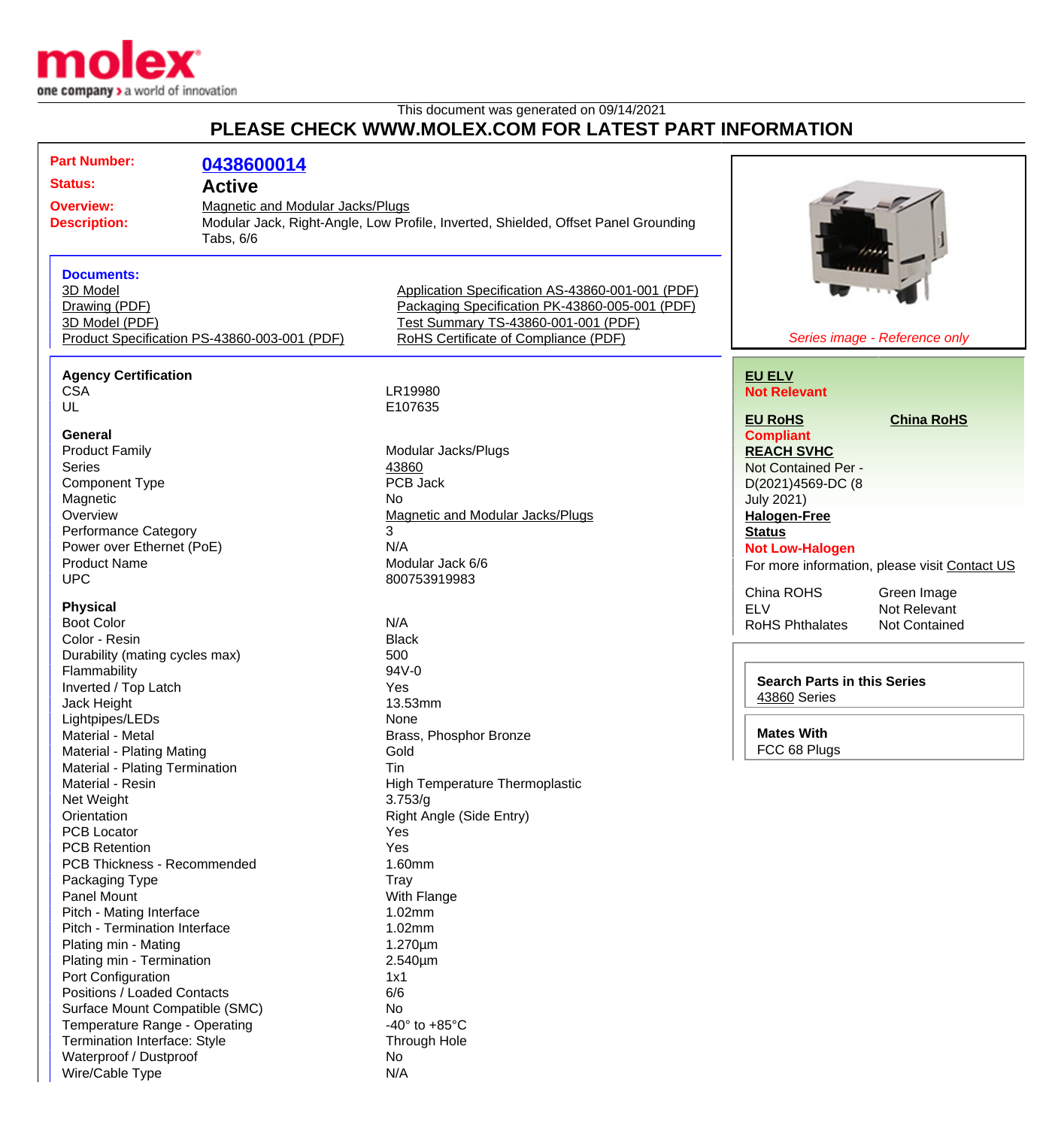| <b>Electrical</b><br>Current - Maximum per Contact<br>Grounding to PCB<br>Grounding to Panel<br>Shielded<br>Voltage - Maximum                                             | 1.5A<br>Yes<br><b>Offset Panel Ground Tabs</b><br>Yes<br>150V AC (RMS)                           |  |
|---------------------------------------------------------------------------------------------------------------------------------------------------------------------------|--------------------------------------------------------------------------------------------------|--|
| <b>Solder Process Data</b><br>Lead-freeProcess Capability                                                                                                                 | <b>WAVE</b>                                                                                      |  |
| <b>Material Info</b>                                                                                                                                                      |                                                                                                  |  |
| <b>Reference - Drawing Numbers</b><br><b>Application Specification</b><br>Packaging Specification<br><b>Product Specification</b><br>Sales Drawing<br><b>Test Summary</b> | AS-43860-001-001<br>PK-43860-005-001<br>PS-43860-003-001<br>SD-43860-001-001<br>TS-43860-001-001 |  |

## This document was generated on 09/14/2021 **PLEASE CHECK WWW.MOLEX.COM FOR LATEST PART INFORMATION**